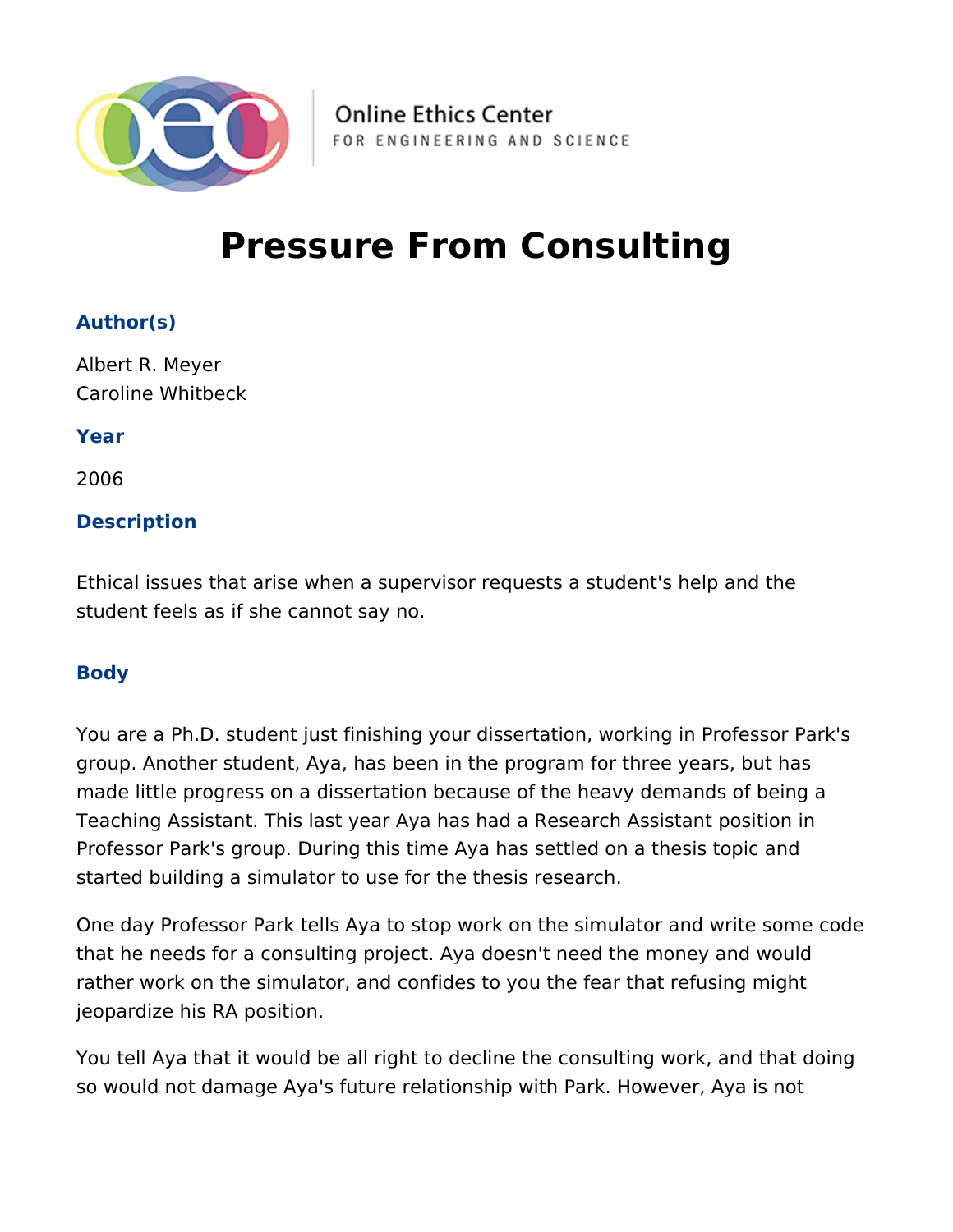reassured, and asks you to promise not to discuss the problem wi especially Professor Park.

- How else might Aya get help with this problem?
- What else might you do to help?
- Do you know that some universities have policies forbidding faculty of from hiring their own thesis students for consulting? Is yours How, if at all, does that information affect your response?

#### Notes

Caroline Whitbeck introduced methods and modules for discussing in responsible conduct of research at a Sigma Xi Forum in 2000. the development of this material came from an NIH grant.

You can find the entire sequence  $\delta$ retherios C cart Ethics Modules in [Responsible Conduct of](https://onlineethics.org/taxonomy/term/1796) RSecsmer chiormation in these historical mod may be out-of-date; for instance, there may be a new edition of the society's code that is referred to in an item. If you have suggesti please contact the OEC.

### Contributor(s)

Caroline Whitbeck

Rights

Use of Materials on the OEC

Parent Collection

Scenarios for Ethics Modules in the Responsible Conduct of Rese

Topics

Mentors and Trainees Workplace Ethics

#### Discipline(s)

Computer Sciences Computer, Math, and Physical Sciences